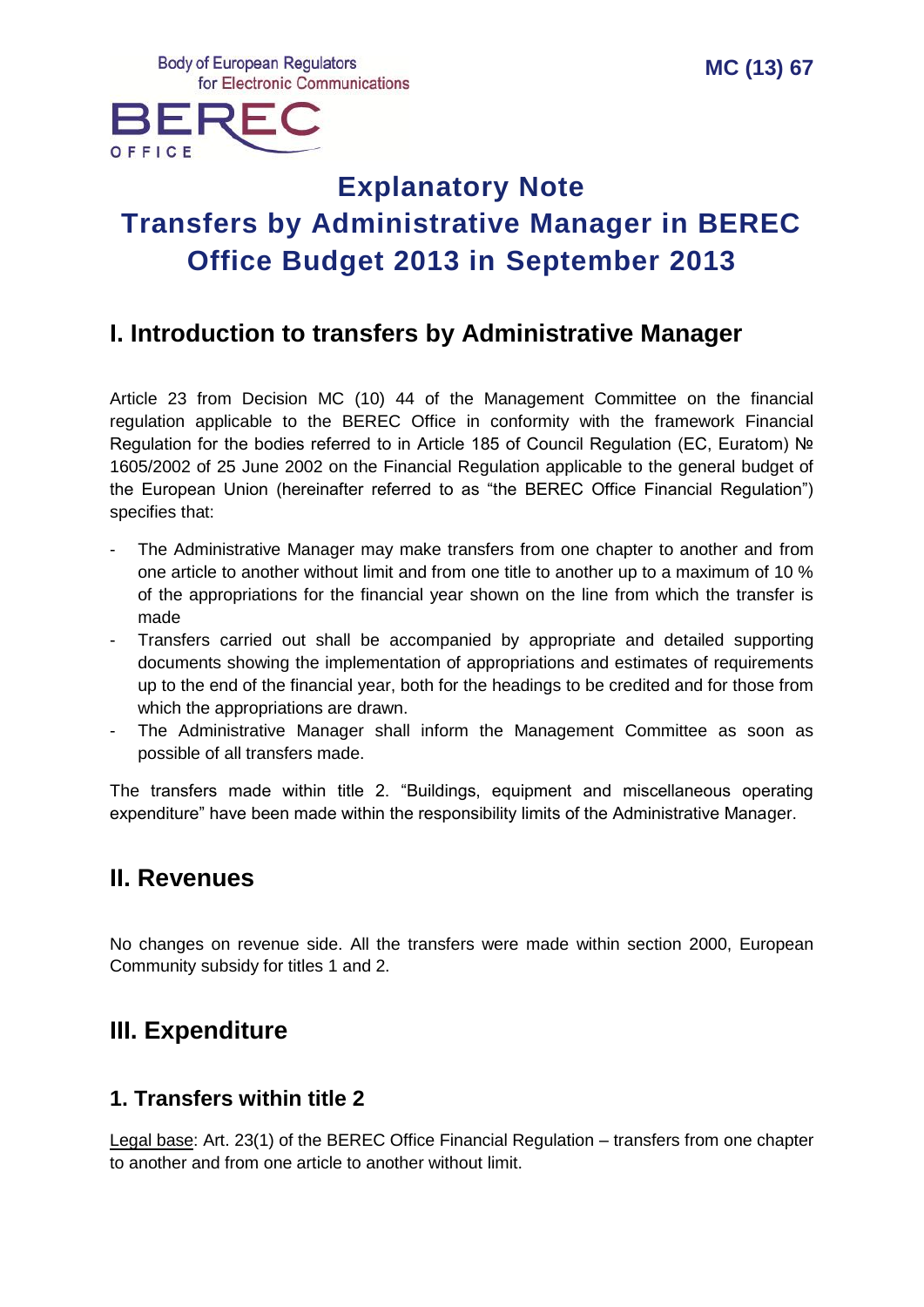#### **2.1. Releases of resources**

#### **Chapter 23 "Current Administrative expenditure"/ Article 233 "Legal expenses"/ Item A-2331 "Damages"**

Amount released: EUR - 11,820,- on 05/09/2013 Explanation: The amount of possible legal damages was planned with conservative surplus.

**Total released: EUR -11 820,-**

#### **2.2. Increases on budget lines**

**Chapter 20 "Rental of buildings and associated costs"/ Article 200 "Buildings and associated costs"/ Item A-2000 "Rent"**

Amount increased: EUR 11,820,- on 05/09/2013

Explanation: It was necessary to open a new commitment for the rent of additional parking places near BEREC Office premises, in addition to already planned rental payments of premises.

**Total increased: EUR 11 820,-**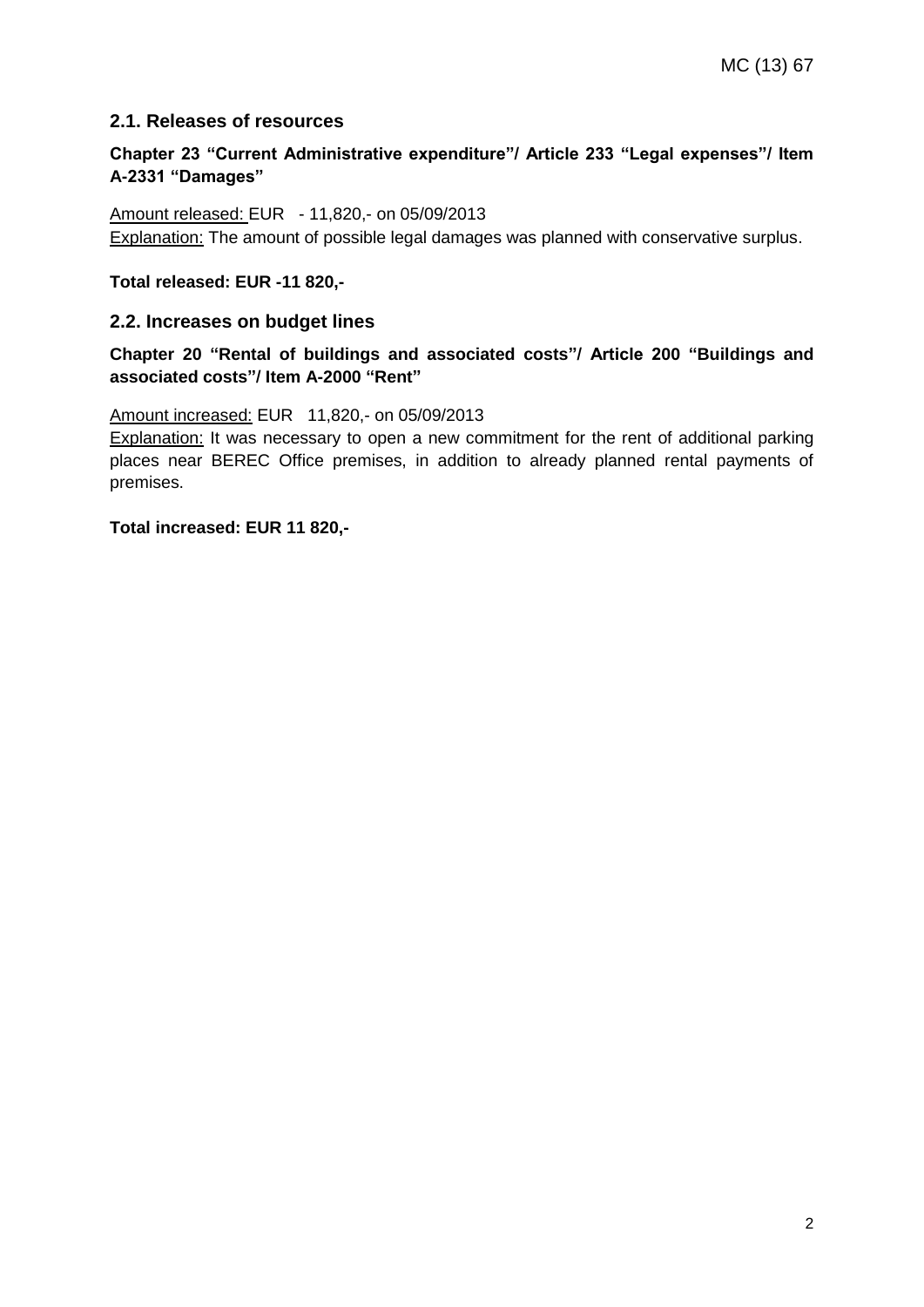# **Annex: Overview of Transfers in BEREC Office Budget 2013 in September 2013**

## **Expenditure**

| <b>Budget</b><br>Line | <b>Budget Item Description</b>                       | <b>Amended</b><br><b>Budget</b><br>2013/1 | <b>Transfer</b><br><b>August</b><br>2013 | <b>Budget</b><br>with<br>transfers<br><b>August</b><br>2013 | <b>Transfers</b><br><b>September</b><br>2013 | <b>Budget</b><br>with<br>transfers<br><b>September</b><br>2013 |
|-----------------------|------------------------------------------------------|-------------------------------------------|------------------------------------------|-------------------------------------------------------------|----------------------------------------------|----------------------------------------------------------------|
|                       | <b>Budget</b>                                        | 3,556,000                                 |                                          | 3,556,000                                                   |                                              | 3,556,000                                                      |
| $\overline{1}$        | <b>STAFF</b>                                         | 2,333,409                                 |                                          | 2,333,409                                                   |                                              | 2,333,409                                                      |
| $11$                  | <b>STAFF IN ACTIVE EMPLOYMENT</b>                    | 1,486,309                                 |                                          | 1,486,309                                                   |                                              | 1,486,309                                                      |
| $110$                 | <b>Staff in active employment</b>                    | 1,028,009                                 |                                          | 1,028,009                                                   |                                              | 1,028,009                                                      |
| 1100                  | <b>Basic salaries</b>                                | 748,509                                   |                                          | 748,509                                                     |                                              | 748,509                                                        |
| 1101                  | Family allowances                                    | 130,000                                   |                                          | 130,000                                                     |                                              | 130,000                                                        |
| 1102                  | Expatriation and foreign-residence allowances        | 149,500                                   |                                          | 149,500                                                     |                                              | 149,500                                                        |
| $111$                 | <b>Contract staff and other staff</b>                | 364,600                                   |                                          | 364,600                                                     |                                              | 364,600                                                        |
| 1110                  | Contract staff                                       | 114,300                                   |                                          | 114,300                                                     |                                              | 114,300                                                        |
| 1111                  | Seconded national experts                            | 250,300                                   |                                          | 250,300                                                     |                                              | 250,300                                                        |
| $112$                 | <b>Employer's social security contributions</b>      | 56,200                                    |                                          | 56,200                                                      |                                              | 56,200                                                         |
| 1120                  | Insurance against sickness                           | 37,000                                    |                                          | 37,000                                                      |                                              | 37,000                                                         |
| 1121                  | Insurance against accidents and occupational disease | 5,600                                     |                                          | 5,600                                                       |                                              | 5,600                                                          |
| 1122                  | Insurance against unemployment                       | 13,600                                    |                                          | 13,600                                                      |                                              | 13,600                                                         |
| 1123                  | Constitution or maintenance of pension rights        |                                           |                                          |                                                             |                                              |                                                                |
| $113$                 | <b>Miscellaneous allowances and grants</b>           | 37,500                                    |                                          | 37,500                                                      |                                              | 37,500                                                         |
| 1130                  | Childbirth and death allowances and grants           | 1,000                                     |                                          | 1,000                                                       |                                              | 1,000                                                          |
| 1131                  | Travel expenses for annual leave                     | 36,500                                    |                                          | 36,500                                                      |                                              | 36,500                                                         |
| 1139                  | Other allowances                                     |                                           |                                          |                                                             |                                              |                                                                |
| 119                   | <b>Salary weightings</b>                             |                                           |                                          | $\mathbf 0$                                                 |                                              | $\mathbf{0}$                                                   |
| 1190                  | Salary weightings                                    |                                           |                                          |                                                             |                                              |                                                                |
| 1191                  | Adjustments to remunerations                         |                                           |                                          |                                                             |                                              |                                                                |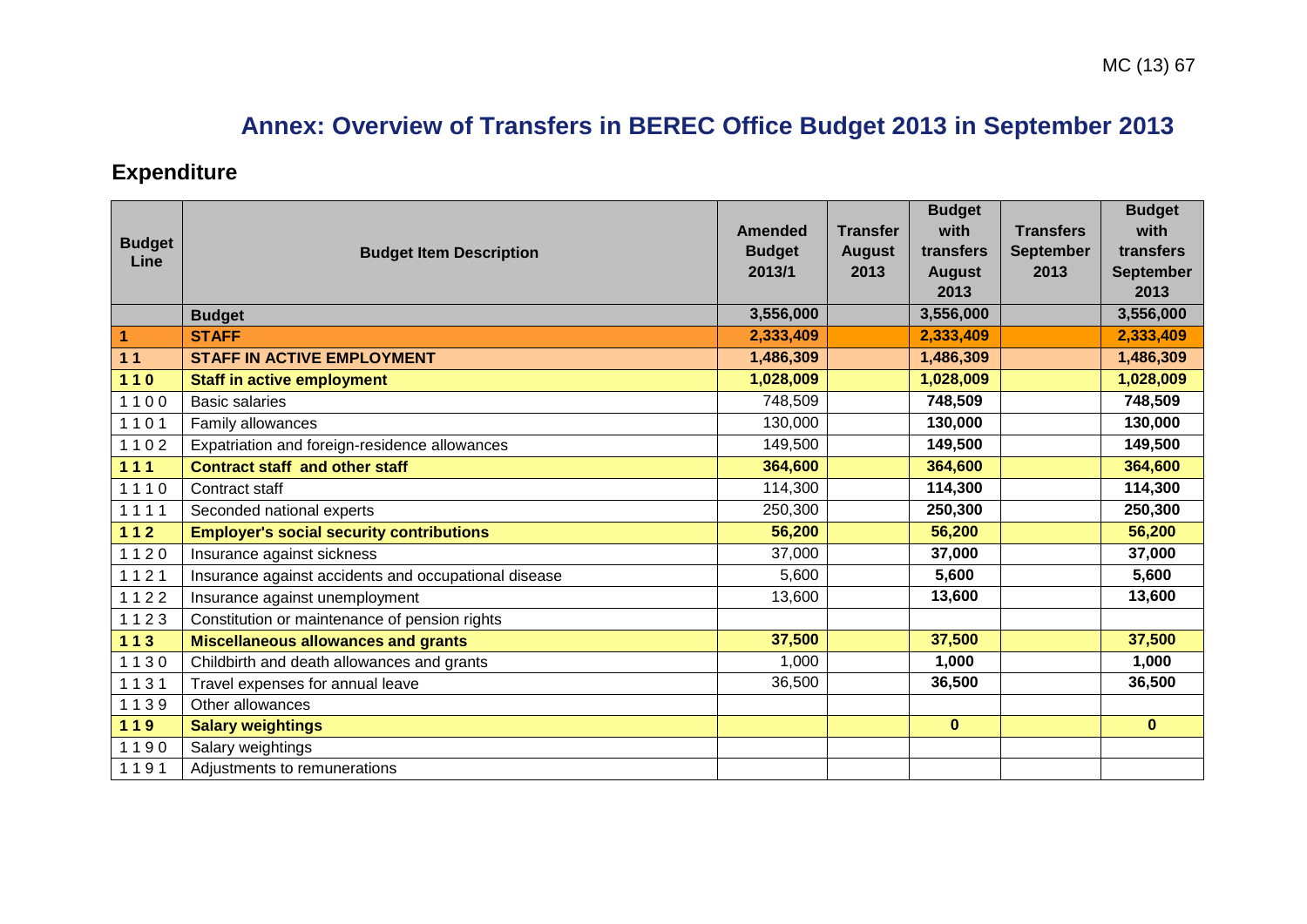| <b>Budget</b><br>Line   | <b>Budget Item Description</b>                                                                    | <b>Amended</b><br><b>Budget</b><br>2013/1 | <b>Transfer</b><br><b>August</b><br>2013 | <b>Budget</b><br>with<br>transfers<br><b>August</b><br>2013 | <b>Transfers</b><br><b>September</b><br>2013 | <b>Budget</b><br>with<br>transfers<br><b>September</b><br>2013 |
|-------------------------|---------------------------------------------------------------------------------------------------|-------------------------------------------|------------------------------------------|-------------------------------------------------------------|----------------------------------------------|----------------------------------------------------------------|
| $12$                    | MISCELLANEOUS EXPENDITURE ON STAFF RECRUITMENT AND<br><b>TRANSFER</b>                             | 156,400                                   |                                          | 156,400                                                     |                                              | 156,400                                                        |
| $120$                   | <b>Recruitment expenses</b>                                                                       | 44,500                                    | 47,450                                   | 91,950                                                      |                                              | 91,950                                                         |
| 1200                    | Travel expenses                                                                                   | 38,500                                    |                                          | 38,500                                                      |                                              | 38,500                                                         |
| 1201                    | Miscellaneous expenditure on staff recruitment                                                    | 6,000                                     | 47,450                                   | 53,450                                                      |                                              | 53,450                                                         |
| $121$                   | <b>Expenses on entering/leaving</b>                                                               | 111,900                                   | 47,450                                   | 64,450                                                      |                                              | 64,450                                                         |
| 1210                    | Travel expenses on entering/leaving                                                               | 47,000                                    | $-42,500$                                | 4,500                                                       |                                              | 4,500                                                          |
| 1211                    | Installation, resettlement and transfer allowances                                                | 30,000                                    | $-4,950$                                 | 25,050                                                      |                                              | 25,050                                                         |
| 1212                    | Removal expenses                                                                                  | 14,000                                    |                                          | 14,000                                                      |                                              | 14,000                                                         |
| 1213                    | Daily subsistence allowances                                                                      | 20,900                                    |                                          | 20,900                                                      |                                              | 20,900                                                         |
| 13                      | <b>MISSIONS AND DUTY TRAVEL</b>                                                                   | 224,700                                   |                                          | 224,700                                                     |                                              | 224,700                                                        |
| 1300                    | Mission expenses, duty travel expenses and other ancillary expenditure                            | 224,700                                   |                                          | 224,700                                                     |                                              | 224,700                                                        |
| $14$                    | <b>SOCIOMEDICAL SERVICES</b>                                                                      | 7,000                                     |                                          | 7,000                                                       |                                              | 7,000                                                          |
| $140$                   | <b>Medical service</b>                                                                            | 7,000                                     |                                          | 7,000                                                       |                                              | 7,000                                                          |
| 1400                    | Medical service                                                                                   | 7,000                                     |                                          | 7,000                                                       |                                              | 7,000                                                          |
| 15                      | <b>TRAININGS</b>                                                                                  | 80,000                                    |                                          | 80,000                                                      |                                              | 80,000                                                         |
| $150$                   | <b>Training</b>                                                                                   | 80,000                                    |                                          | 80,000                                                      |                                              | 80,000                                                         |
| 1500                    | Training                                                                                          | 80,000                                    |                                          | 80,000                                                      |                                              | 80,000                                                         |
| 16                      | <b>EXTERNAL SER VICES</b>                                                                         | 370,000                                   |                                          | 370,000                                                     |                                              | 370,000                                                        |
| 1600                    | <b>External services</b>                                                                          | 370,000                                   |                                          | 370,000                                                     |                                              | 370,000                                                        |
| 17                      | <b>REPRESENTATION AND MISCELLANEOUS STAFF COSTS</b>                                               | 9,000                                     |                                          | 9,000                                                       |                                              | 9,000                                                          |
| 1700                    | Representation, receptions and events, and miscellaneous staff expenses                           | 9,000                                     |                                          | 9,000                                                       |                                              | 9,000                                                          |
| $\overline{\mathbf{2}}$ | <b>BUILDINGS, EQUIPMENT AND</b><br><b>MISCELLANEOUS</b><br><b>OPERATING</b><br><b>EXPENDITURE</b> | 293,600                                   |                                          | 293,600                                                     |                                              | 293,600                                                        |
| 20                      | <b>RENTAL OF BUILDINGS AND ASSOCIATED COSTS</b>                                                   | 54,700                                    | 2,000                                    | 56,700                                                      | 11,820                                       | 68,520                                                         |
| 200                     | <b>Buildings and associated costs</b>                                                             | 54,700                                    | 2,000                                    | 56,700                                                      | 11,820                                       | 68,520                                                         |
| 2000                    | Rent                                                                                              | 18,000                                    |                                          | 18,000                                                      | 11,820                                       | 29,820                                                         |
| 2001                    | Insurance                                                                                         | 1,000                                     |                                          | 1,000                                                       |                                              | 1,000                                                          |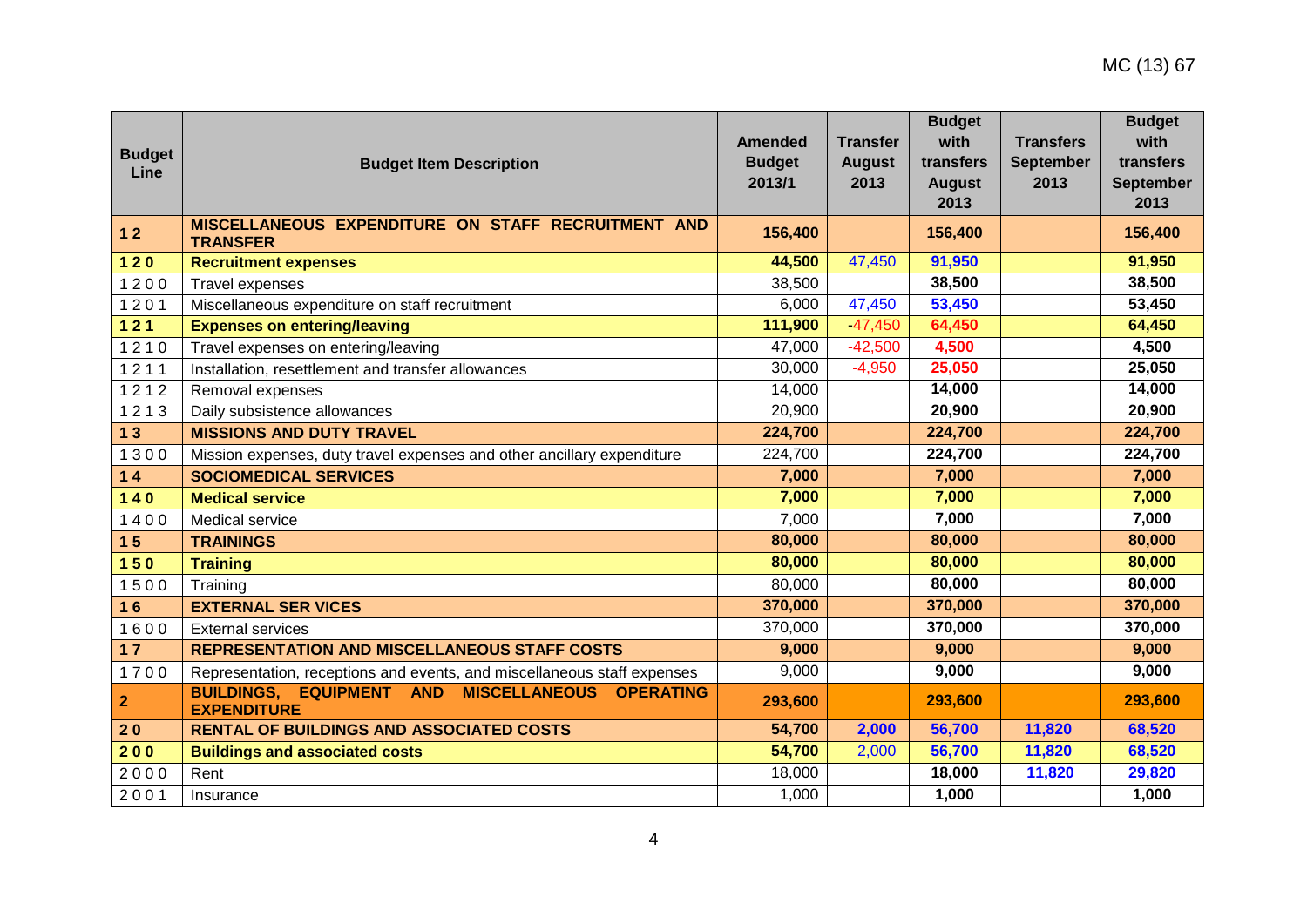| <b>Budget</b><br>Line | <b>Budget Item Description</b>                                                              | <b>Amended</b><br><b>Budget</b><br>2013/1 | <b>Transfer</b><br><b>August</b><br>2013 | <b>Budget</b><br>with<br>transfers<br><b>August</b><br>2013 | <b>Transfers</b><br><b>September</b><br>2013 | <b>Budget</b><br>with<br>transfers<br><b>September</b><br>2013 |
|-----------------------|---------------------------------------------------------------------------------------------|-------------------------------------------|------------------------------------------|-------------------------------------------------------------|----------------------------------------------|----------------------------------------------------------------|
| 2002                  | Water, gas, electricity and heating                                                         | 16,500                                    |                                          | 16,500                                                      |                                              | 16,500                                                         |
| 2003                  | Cleaning                                                                                    | 0                                         |                                          | 0                                                           |                                              | 0                                                              |
| 2004                  | Fitting-out and maintenance of premises                                                     | 0                                         |                                          | $\mathbf{0}$                                                |                                              | $\mathbf{0}$                                                   |
| 2005                  | Security and surveillance of buildings                                                      | 19,200                                    | 2,000                                    | 21,200                                                      |                                              | 21,200                                                         |
| 2009                  | Other expenditure relating to the acquisition, construction or maintenance<br>of a building | 0                                         |                                          | $\mathbf 0$                                                 |                                              | 0                                                              |
| 21                    | <b>INFORMATION TECHNOLOGY PURCHASES</b>                                                     | 126,800                                   |                                          | 126,800                                                     |                                              | 126,800                                                        |
| 210                   | <b>Information technology purchases</b>                                                     | 126,800                                   |                                          | 126,800                                                     |                                              | 126,800                                                        |
| 2100                  | Computer equipment                                                                          | 8,200                                     |                                          | 8,200                                                       |                                              | 8,200                                                          |
| 2101                  | Software                                                                                    | 73,000                                    |                                          | 73,000                                                      |                                              | 73,000                                                         |
| 2102                  | Other external data processing services                                                     | 45,600                                    |                                          | 45,600                                                      |                                              | 45,600                                                         |
| $22$                  | <b>MOVABLE PROPERTY AND ASSOCIATED COSTS</b>                                                | 19,500                                    |                                          | 19,500                                                      |                                              | 19,500                                                         |
| 220                   | <b>Technical installations and electronic office equipment</b>                              | 1,000                                     |                                          | 1,000                                                       |                                              | 1,000                                                          |
| 2200                  | Technical installations and electronic office equipment                                     | 1,000                                     |                                          | 1,000                                                       |                                              | 1,000                                                          |
| 221                   | <b>Furniture</b>                                                                            | 18,500                                    |                                          | 18,500                                                      |                                              | 18,500                                                         |
| 2210                  | Furniture                                                                                   | 18,500                                    |                                          | 18,500                                                      |                                              | 18,500                                                         |
| 229                   | Other movable property and associated costs                                                 | 0                                         |                                          | $\bf{0}$                                                    |                                              | $\mathbf{0}$                                                   |
| 2290                  | Books, newspapers and documentation                                                         | 0                                         |                                          | 0                                                           |                                              | $\mathbf 0$                                                    |
| 2291                  | Cars, transport vehicles, and maintenance and repairs                                       | 0                                         |                                          | 0                                                           |                                              | $\mathbf 0$                                                    |
| 2299                  | Other movable property, and maintenance and repairs                                         | 0                                         |                                          | $\mathbf{0}$                                                |                                              | $\mathbf 0$                                                    |
| 23                    | <b>CURRENT ADMINISTRATIVE EXPENDITURE</b>                                                   | 54,800                                    | $-2,000$                                 | 52,800                                                      | $-11,820$                                    | 40,980                                                         |
| 230                   | <b>Stationery and office supplies</b>                                                       | 6,600                                     |                                          | 6,600                                                       |                                              | 6,600                                                          |
| 2300                  | Stationery and office supplies                                                              | 6,600                                     |                                          | 6,600                                                       |                                              | 6,600                                                          |
| 232                   | <b>Financial charges</b>                                                                    | 200                                       |                                          | 200                                                         |                                              | 200                                                            |
| 2320                  | Bank charges                                                                                | 200                                       |                                          | 200                                                         |                                              | 200                                                            |
| 2321                  | Exchange rate losses                                                                        | 0                                         |                                          | $\bf{0}$                                                    |                                              | 0                                                              |
| 2329                  | Other financial charges                                                                     | 0                                         |                                          | $\mathbf 0$                                                 |                                              | $\mathbf 0$                                                    |